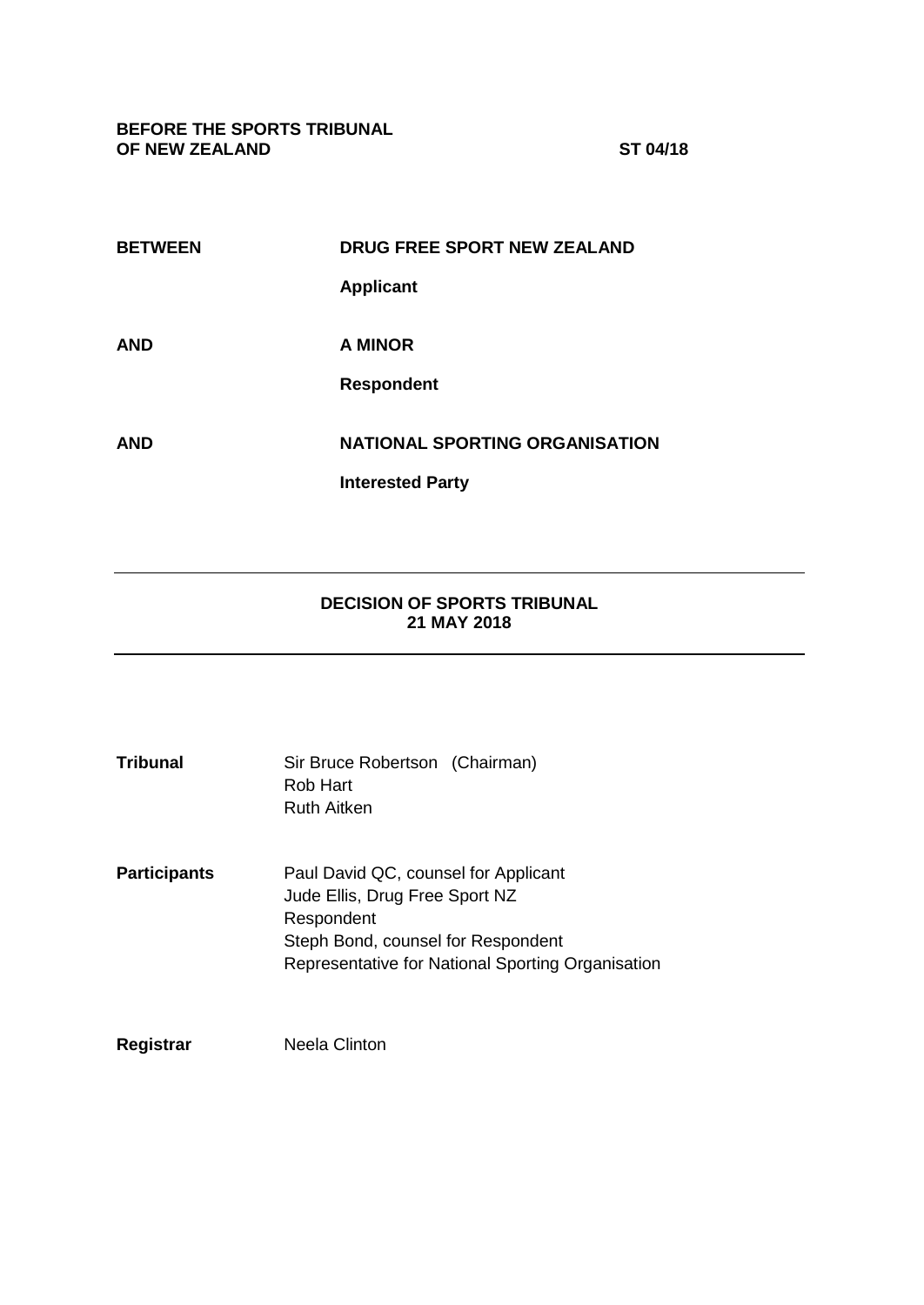## **Background**

- [1](#page-1-0). The respondent<sup>1</sup> is 16 years old and is a representative player for various sports at a national age group level. At the time of his positive test he was playing for a regional senior team in a New Zealand Championship tournament held in February 2018.
- 2. The respondent was tested on 18 February 2018. On the doping control form he listed he had one serve of "Kick Pre-Workout".

# **Proceedings**

- 3. On 29 March 2018 Drug Free Sport New Zealand (DFSNZ) filed proceedings alleging a violation of Rule 2.1 of the Sports Anti-Doping Rules 2018 (SADR) evidenced by the presence of a prohibited substance in the sample collected on 18 February 2018.
- 4. The analysis of his sample confirmed the presence of the prohibited substances 1,4 dimethylpentylamine, a specified stimulant under class S6b of the Prohibited List 2018.
- 5. On 6 April 2018 without opposition the respondent was provisionally suspended. On 18 April 2018 a sample of the product was re-tested which confirmed the presence of the prohibited substance.
- 6. On 4 May 2018 the respondent filed his Form 2 admitting the violation and provided material in support. The issue for the Tribunal was to determine the penalty to be imposed for the violation.
- 7. The relevant starting point is SADR 10.2. As DFSNZ did not seek to establish that the respondent's conduct was intentional, the two year period of ineligibility under SADR 10.2.2 applies unless one of the defences under SADR 10.5 is established.
- 8. On 17 May 2018 counsel filed a joint memorandum in relation to sanction. The redacted memorandum is annexed to this decision. It was based on an agreement there was no intentional use of a specified substance to enhance sports performance and to reduce the two year sanction by establishing a defence under Rule 10.5. It was agreed that the respondent's degree of fault was not significant and fell at the lower end of the range of the defence. This enables a sanction range from a reprimand and no period of ineligibility to a maximum two years of ineligibility to be imposed.

<span id="page-1-0"></span> $1$  The respondent is a minor. It was agreed by the parties to publish a decision that would not identify the athlete, only the circumstances of the case that led to the violation.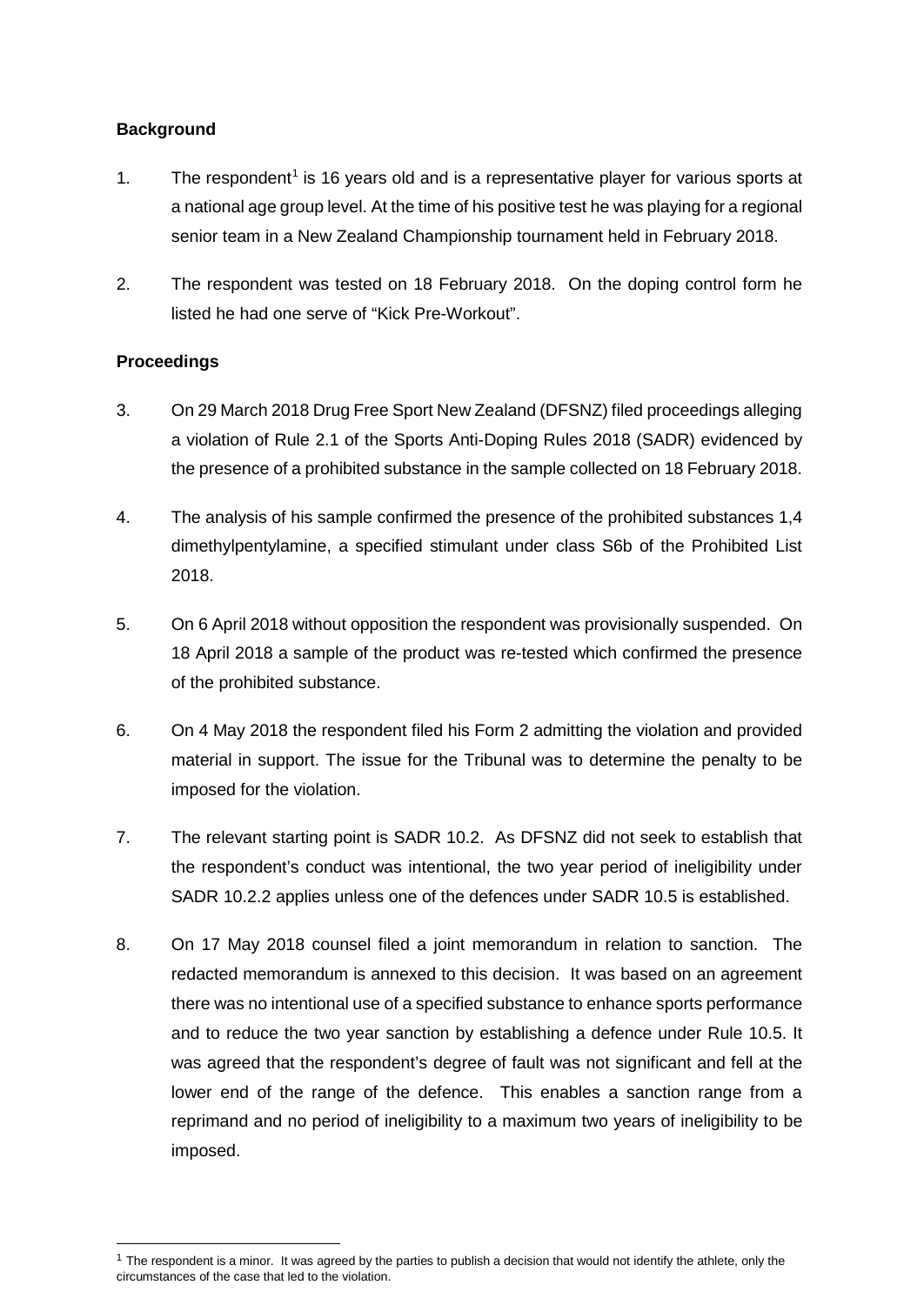- 9. The Tribunal also has a discretion to backdate the start date of any period of ineligibility to as early as the date of the sample collection which was 18 February 2018.
- 10. The Tribunal having considered all available material is satisfied it is able to accept the proposed sanction without the need for a hearing and makes an order as proposed.

## **Orders**

11. A four month period of suspension is imposed on the respondent which will end on 26 June 2018, following credit for the period of provisional suspension served and backdating for timely admission.

Dated: 21 May 2018

...................................... **Sir Bruce Robertson Chairman**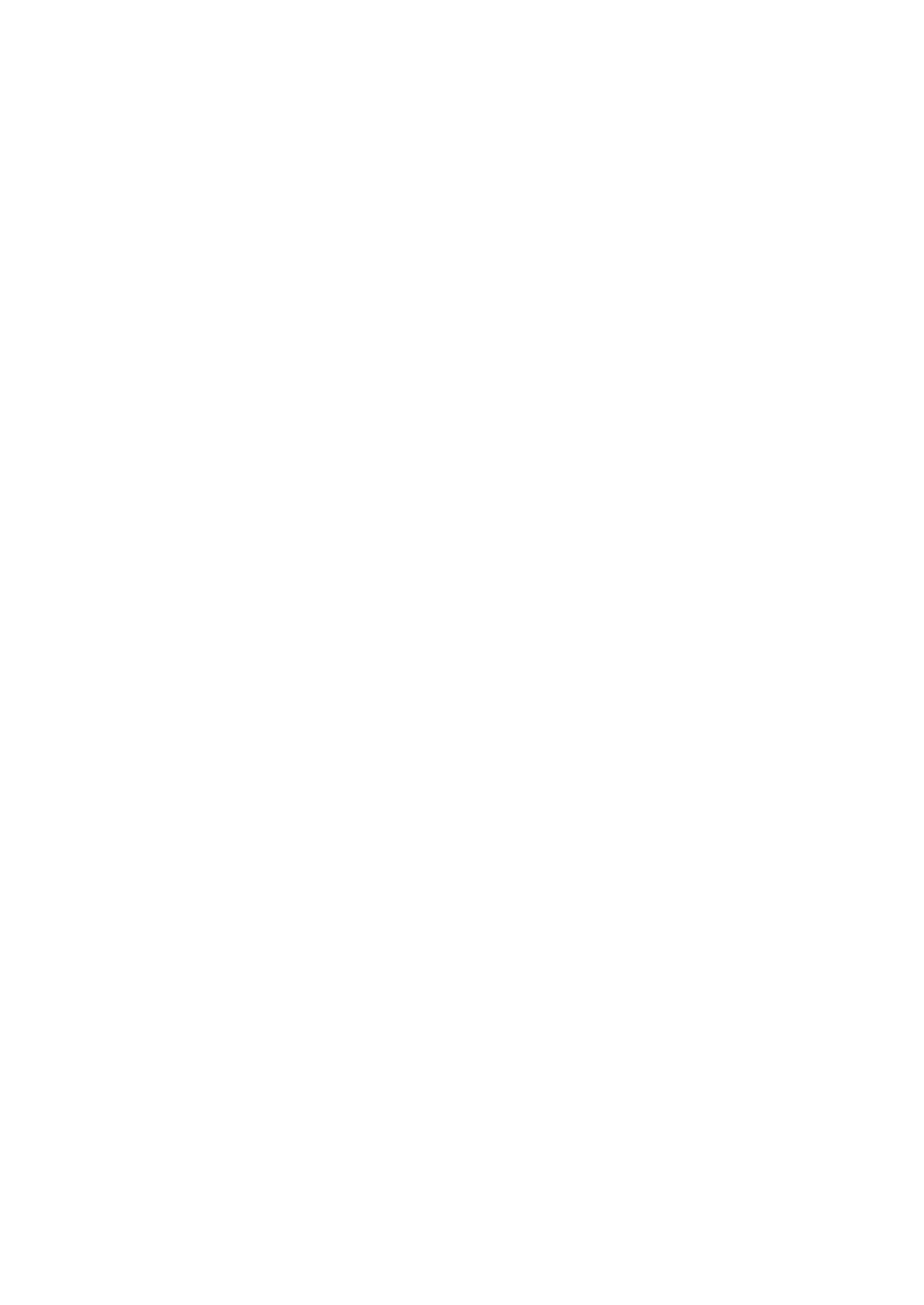## **ANNEXURE**

THE NEW ZEALAND SPORTS TRIBUNAL ST04/18

| <b>BETWEEN</b> | DRUG FREE SPORT NEW ZEALAND  |
|----------------|------------------------------|
|                | Applicant                    |
|                |                              |
| <b>AND</b>     | A Minor                      |
|                | Respondent                   |
|                |                              |
| <b>AND</b>     | NATIONAL SPORTS ORGANISATION |
|                | <b>Interested Party</b>      |

# JOINT MEMORANDUM OF COUNSEL IN RELATION TO SANCTION

17 May 2018

Counsel: Stephanie Bond New Zealand Rugby Players Association PO Box 109 759 Newmarket Auckland 1149 Ph: (09) 630 3075 Email: [steph.bond@nznrpa.co .nz](mailto:steph.bond@nznrpa.co%20.nz)

Counsel: Paul David QC PO Box 4472 High Street Auckland 1140 Ph: (09) 379 5589 Fax: (09) 379 5590 Email: [paul@pauldavid.co.nz](mailto:paul@pauldavid.co.nz) Isaac Hikaka (Lee Salmon Long)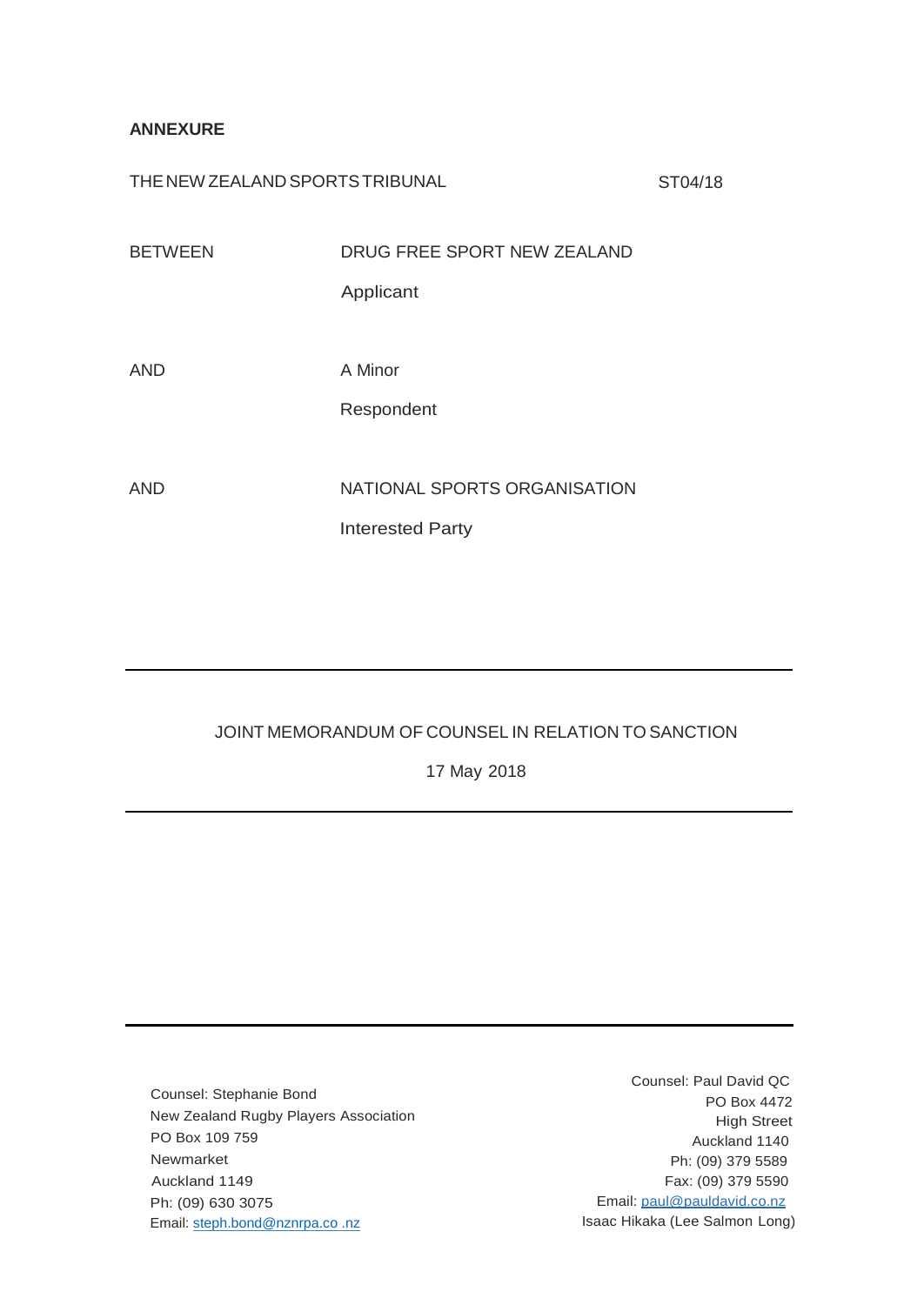1. This memorandum is filed by the Applicant and Respondent to record the agreement which they have reached on the period of ineligibility which they consider appropriate for the violation of SADR 2.1 admitted by the Respondent, in the particular circumstances of this case. The parties consider that a period of ineligibility of 4 months would be appropriate. They expressly acknowledge that the Tribunal has to consider the agreed sanction and decide whether it is appropriate under the SADR.

#### **Background**

- 2. The respondent is 16 years old. He plays representative sport for New Zealand junior teams. He is also a member of an Ul7 Development Academy and has played age-group representative sport for Wellington. At the time of the test which returned the adverse analytical finding he was playing for a Men's Senior Team in the New Zealand National Championships. The tournament took place in February 2018.
- 3. The Respondent was tested on 18 February 2018. The analysis of his sample confirmed the presence of the prohibited substances 1,4 dimethylpentylamine. This is a specified stimulant prohibited under S6b of the Prohibited List 2018. The Respondent was provisionally suspended on 6 April 2018.
- 4. In his Form 2 the Respondent has admitted the violation under SADR 2.1 for the presence of the prohibited substance in his sample.

#### **Circumstances of Violation**

5. In his evidence the Respondent explains that he took a drink offered in a drink bottle by a team member on 15 February 2018 after one of the tournament games as his team was recovering and preparing to play the second game of the day. He thought that the drink was Powerade as it was yellowy in colour. He does not take supplements and is always very careful about what he consumes. Therefore, once he later learned that the drink was a pre-work out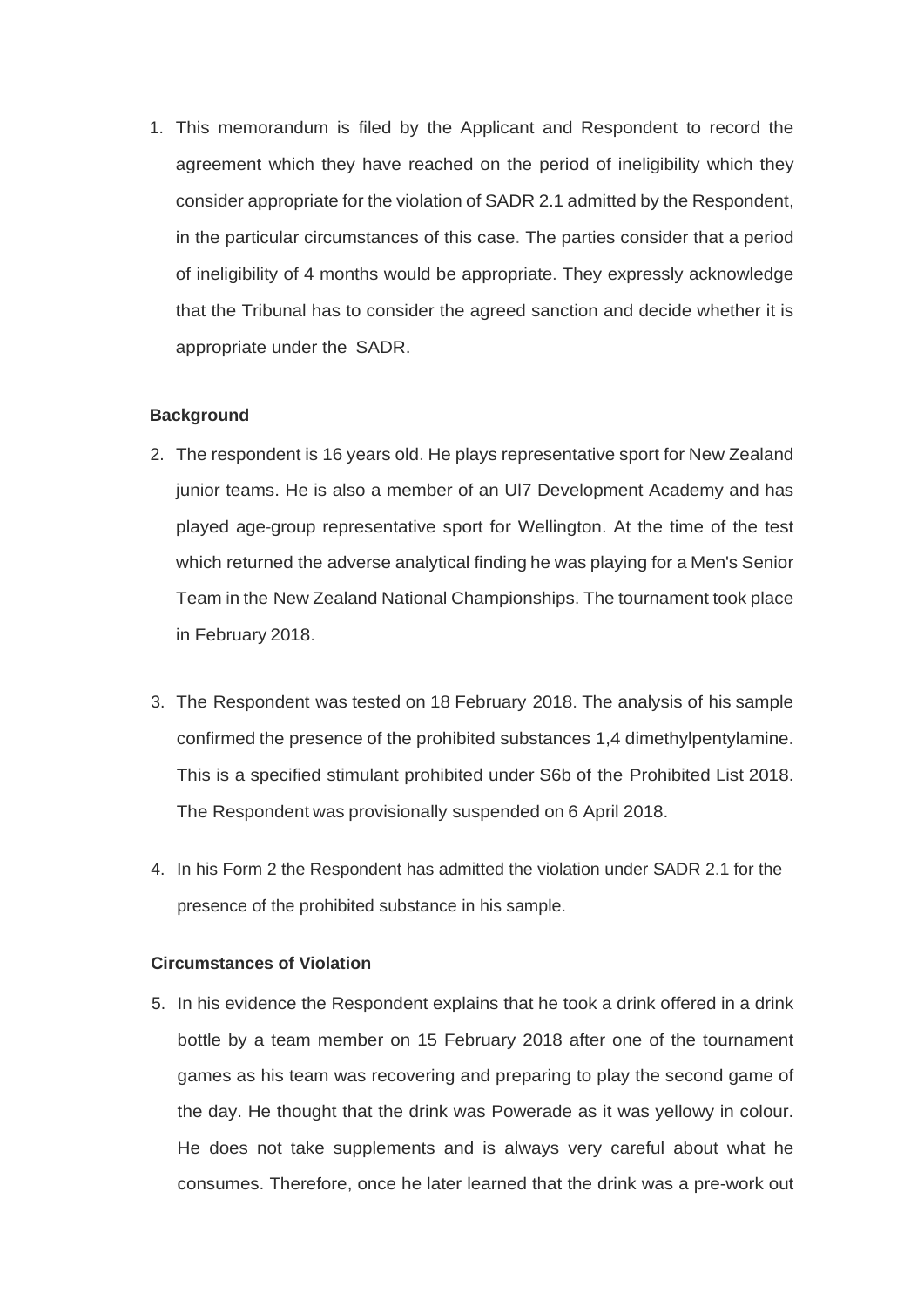drink called KICK pre-work out, he did not drink it again when offered. DFSNZ accepts that this drink is the likely source of the prohibited substance.

- 6. The Respondent's conduct in taking the drink without any enquiry involved a careless mistake. DFSNZ does not seek to establish that his conduct was "intentional" under SADR 10.2.3. This means that the applicable period of ineligibility is 2 years unless the Respondent can establish one of the defences under SADR 10.5. While the Form 2 does not refer specifically to defences, the Respondent relies on the no significant fault defence SADR 10.5.1.1 which is applicable to violations of SADR 2.1 involving specified substances.
- 7. Under the defence under SADR 10 .5.1.1 the respondent has to establish his fault was not significant in the context of the strict standard of conduct required by the SADR. The exercise of considering the athlete's degree of fault involves applying the definition of "fault" to the particular circumstances which led to the violations and examining the reasons why the athlete failed to meet the standard of conduct required by the SADR. The definition focuses on the degree of risk which should have been perceived by the athlete in the circumstances and the level of care and investigation undertaken by the athlete in relation to the level of risk which a reasonable athlete would have perceived. The age of the athlete is a relevant consideration in assessing perception of risk and conduct. If the conduct is found to involve no significant fault the sanction will be fixed by reference to the athlete's degree of fault.

### **The Fault in this case**

8. In this case the careless mistake involved the Respondent taking a drink in competition which was offered by a more senior team member without making any inquiry as to its contents as he believed it was Powerade. The senior team member had purchased the product which was in the drink. For any athlete subject to the strict personal obligations under the SADR this conduct is careless particularly where the player is in a competition, when it is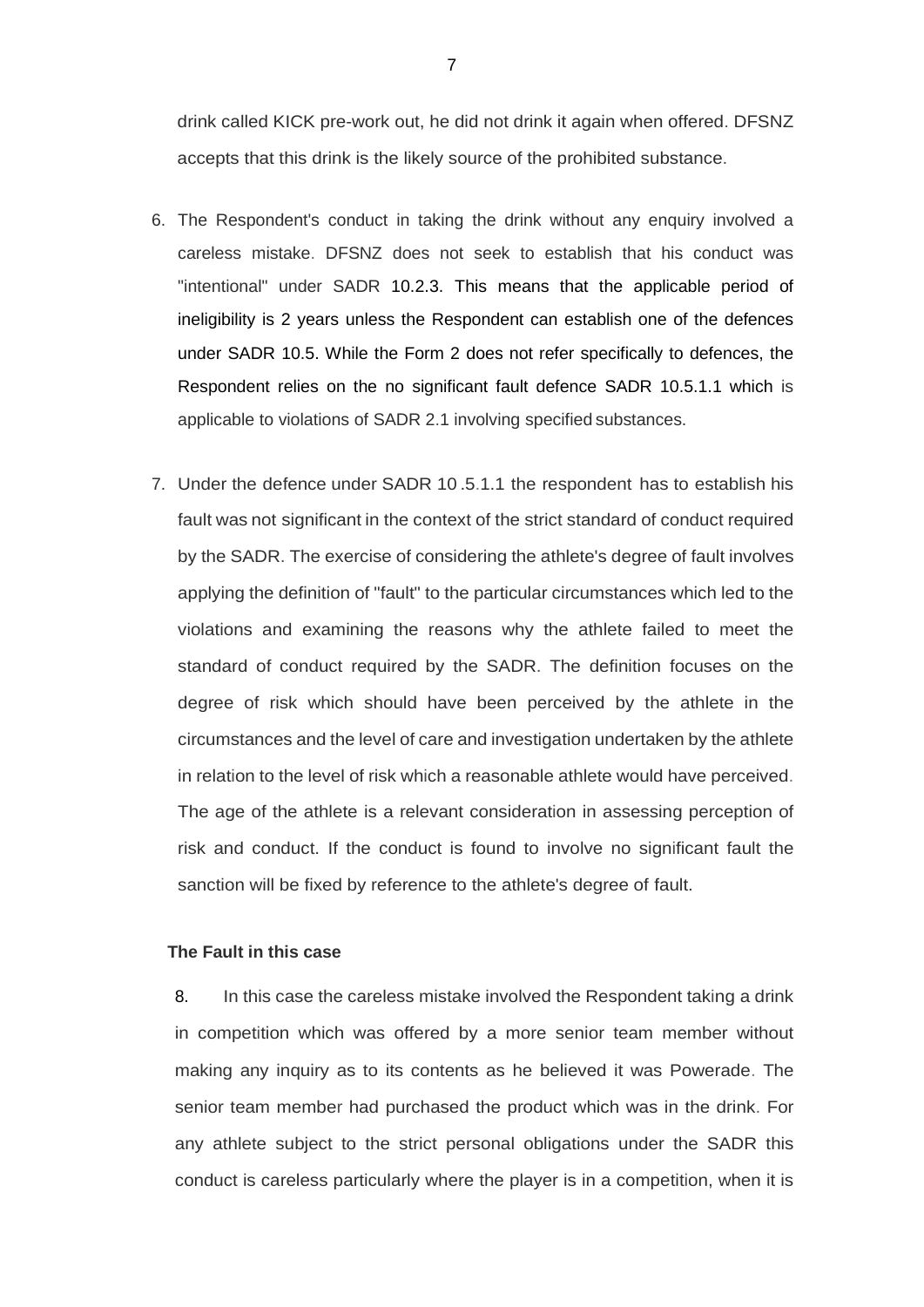to be expected that those competing will take particular care. A player should take the basic step of avoiding taking drinks in competition without making any inquiry as to their contents, and the exercise of proper caution in competition should involve making sure of what is in drinks which are to be consumed. However, while the SADR impose strict standards, the degree of fault has to be considered in the particular circumstances. A "one-off" mistake of this nature by a young player involves a lower degree of fault than if it was committed by a more senior player. This is primarily because a young player, even one who has the experience of elite competition and some anti-doping education, is likely to have a lower perception of risk and to be more likely to trust a more senior team member or official. It should be noted that the problems with products like Kick pre-work out are very well known and that any inquiry of DFSNZ about Kick Pre-Work out by any member of the team or its management would have produced the advice that a product advertised as containing DMHA "the strongest new stimulant on the market" had obvious risks and should not be used.

#### **Agreement on sanction between Applicant and Respondent**

9. After considering the circumstances of the case in the light of the Respondent's obligations under the SADR and the definition of fault and the range of Sports Tribunal decisions in relation to positive tests for substances contained in pre workout stimulants and boosters, DFSNZ reached the view that, as a result of the circumstances of the violation and the Respondent's age and relative inexperience, the Respondent's fault in connection with the violation was not significant and that the degree of fault fell towards the lower end of the range of sanctions available under the defence. That range of sanctions might be broadly divided up into 3 bands reflecting low, normal and serious fault - 0-8 months, 8-16 months and 16- 24 months. DFSNZ considered that the Respondent's fault in this case was in the lower band covered by the range of sanctions.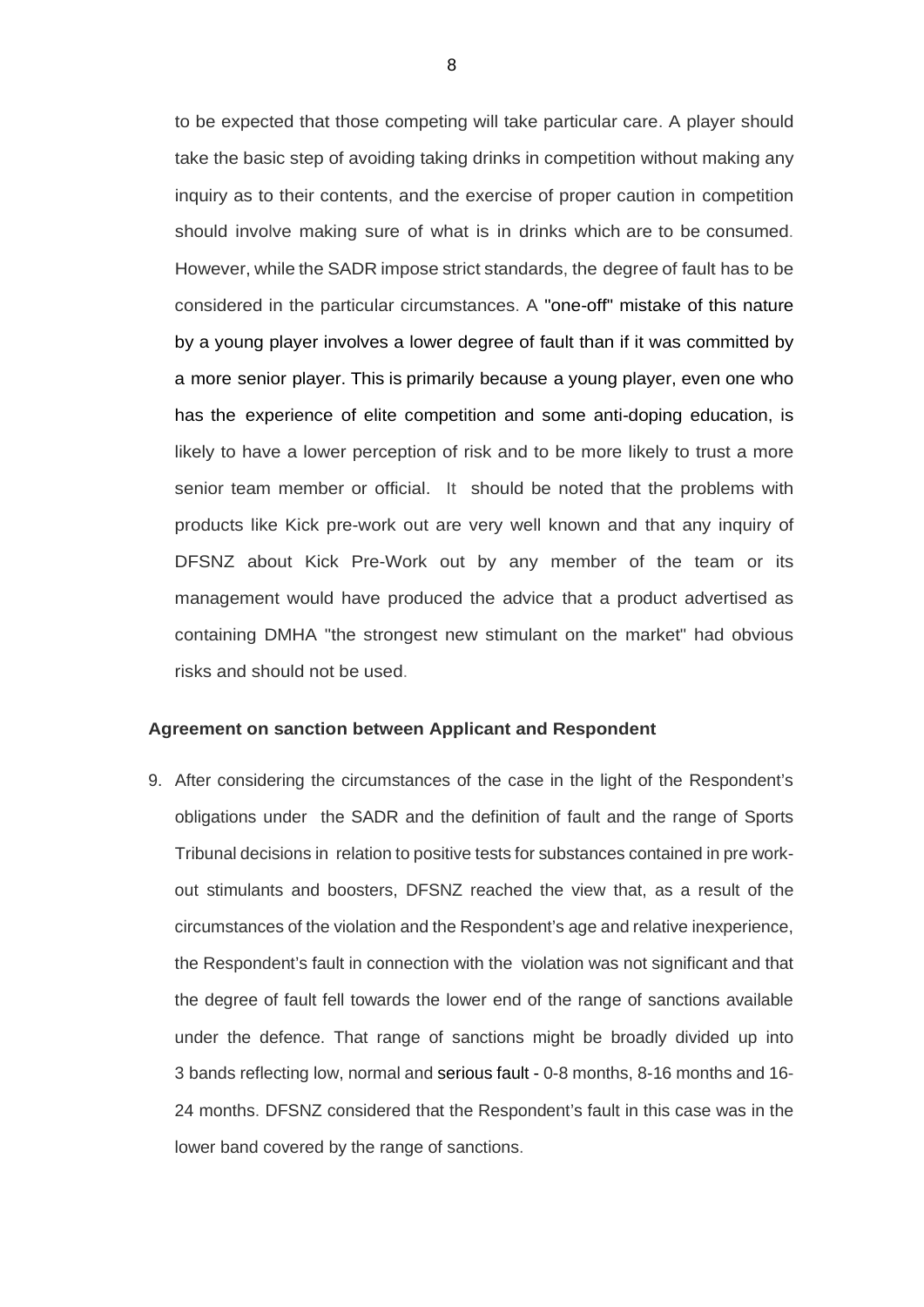10. DFSNZ and the Respondent and his advisers have agreed that a sanction of 4 months would be appropriate in the circumstances of this case and they ask the Tribunal to consider making a decision to impose this period of ineligibility. Both parties are aware that this sanction is lower than sanctions imposed in other cases involving the use of work out boosters but consider that it is appropriate in the particular circumstances of a single careless mistake by a young player who did not source the product which was in the drink. Applying the period from 16 May 2018 produces an end date of 16 September 2018 for a 4 months' period of ineligibility.

#### **Credit for Provisional Suspension and discretion to backdate for timely admission**

- 11. After the period of ineligibility has been determined the provisions allowing credit for provisional suspension and for the discretion to back date the starting date for the commencement of the period of ineligibility for timely admission under SADR 10.11.2 and SADR 10.11.3.
- 12. The Respondent is entitled to credit against the period of ineligibility for his provisional suspension under SADR 10.11.3. That is a period from 6 April 2018 until the date of the decision. If the period of ineligibility is imposed on 16 May 2018 the period of the credit would be 40 days. The reduction of the period of ineligibility for this credit produces a period of ineligibility which would be 82 dayslong.
- 13. The Respondent has admitted the violation in his Form 2 and this is a timely admission which allows the Tribunal to exercise a discretion to start the period of ineligibility from the date of sample collection at the earliest under SADR 10.11.2. If that discretion is exercised the athlete has to serve at least half the period of ineligibility going forward from the day the sanction is imposed. The athlete would have to serve 41 days which is half the period of ineligibility imposed after credit for the period of provisional suspension starting from 16 May 2018. If the Tribunal